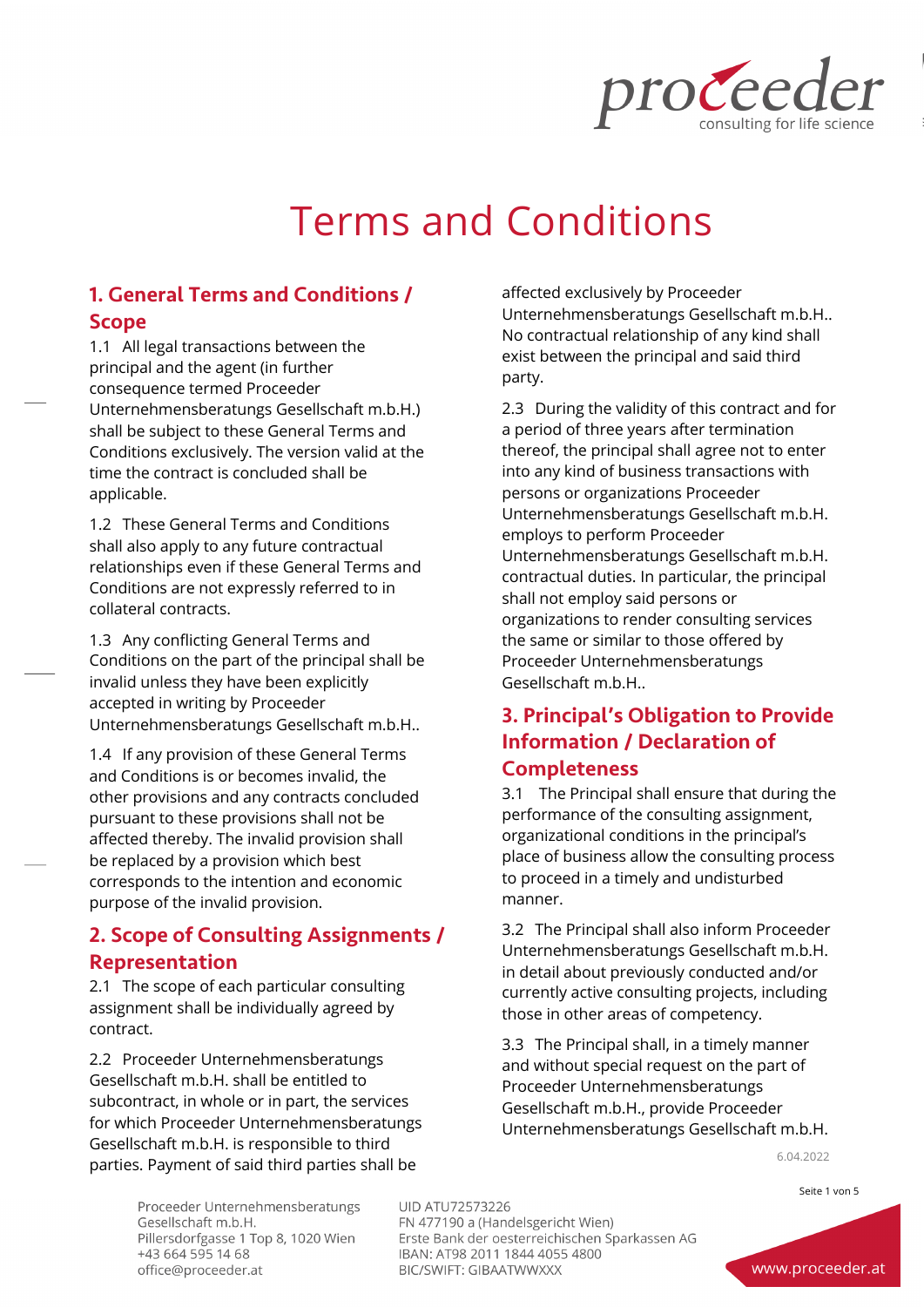

with all documents necessary to fulfil and perform the consulting assignment and shall in form Proceeder Unternehmensberatungs Gesellschaft m.b.H. of all activities and conditions pertinent to the performance of the consulting assignment. This includes all documents, activities and conditions that become known or available during the performance of the consulting assignment.

3.4 The Principal shall ensure that all employees as well as any employee representation (works council) provided by law, if established, are informed of Proceeder Unternehmensberatungs Gesellschaft m.b.H. consulting activities prior to the commencement of the assignment.

#### 4. Maintenance of Independence

4.1 The contracting parties shall be committed to mutual loyalty.

4.2 The contracting parties shall be obligated to take all necessary measures to ensure that the independence of all persons working for Proceeder Unternehmensberatungs Gesellschaft m.b.H. and/or of any third parties employed by Proceeder

Unternehmensberatungs Gesellschaft m.b.H. is not jeopardized. This applies particularly to any employment offers made by the principal or the acceptance of assignments on their own account.

#### 5. Reporting / Obligation to Report

5.1 Proceeder Unternehmensberatungs Gesellschaft m.b.H. shall not be bound by directives while performing the agreed service and shall be free to act at Proceeder Unternehmensberatungs Gesellschaft m.b.H. discretion and under Proceeder Unternehmensberatungs Gesellschaft m.b.H. own responsibility. Proceeder Unternehmensberatungs Gesellschaft m.b.H. shall not be required to work in a particular place or to keep particular working hours.

#### 6. Protection of Intellectual Property

6.1 Proceeder Unternehmensberatungs Gesellschaft m.b.H. shall retain all copyrights to any work done by Proceeder Unternehmensberatungs Gesellschaft m.b.H. and/or by persons working for Proceeder Unternehmensberatungs Gesellschaft m.b.H. and/or by third parties employed by Proceeder Unternehmensberatungs Gesellschaft m.b.H. (including but not limited to tenders, reports, analyses, expert opinions, organization charts, programs, performance descriptions, drafts, calculations, drawings, data media, etc.). During the contract period and after termination thereof, the principal may use these materials exclusively for the purposes described under the Contract. Therefore, the Principal shall not be entitled to copy or distribute these materials without the explicit consent of Proceeder Unternehmensberatungs Gesellschaft m.b.H..

6.2 Any violation of this provision by the principal shall entitle Proceeder Unternehmensberatungs Gesellschaft m.b.H.to prematurely terminate the Contract and to enforce other legal claims, in particular for restraint and/or damages.

#### 7. Warranties

7.1 Proceeder Unternehmensberatungs Gesellschaft m.b.H. shall be entitled and obligated, regardless of fault, to correct any errors and/or inaccuracies in Proceeder Unternehmensberatungs Gesellschaft m.b.H. work which have become known subsequently. Proceeder Unternehmensberatungs Gesellschaft m.b.H. shall immediately inform the principal thereof.

7.2 This right of the principal expires six months after completion of the respective service.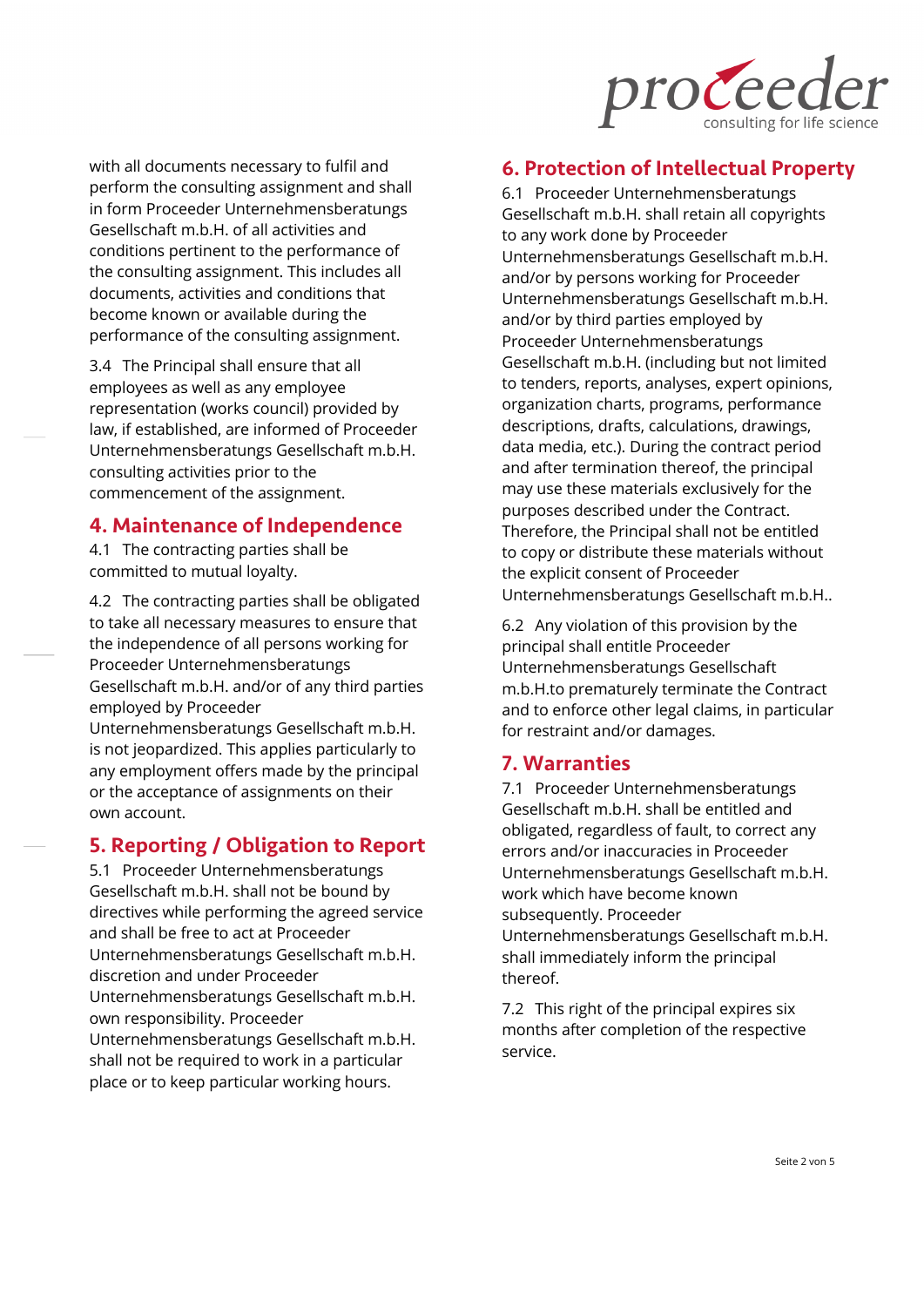

## 8. Liability / Damages

8.1 Proceeder Unternehmensberatungs Gesellschaft m.b.H. shall be liable to the principal for damages - with the exception of personal injury – only to the extent that these are the result of serious fault (intention or gross negligence). Correspondingly, this also applies to damages resulting from third parties employed by Proceeder Unternehmensberatungs Gesellschaft m.b.H..

8.2 Any claim for damages on the part of the principal may only be enforced by law within six months after those entitled to assert a claim have gained knowledge of the damage and the liable party, but not later than three years after the incident upon which the claim is based.

8.3 The Principal shall furnish evidence of Proceeder Unternehmensberatungs Gesellschaft m.b.H. fault.

8.4 If Proceeder Unternehmensberatungs Gesellschaft m.b.H. performs the required services with the help of third parties, any warranty claims and claims for damages which arise against the third party shall be passed on to the principal. In this case, the principal shall primarily refer to the third party.

## 9. Confidentiality / Data Protection

9.1 Proceeder Unternehmensberatungs Gesellschaft m.b.H. shall be obligated to maintain complete confidentiality concerning all business matters made known to Proceeder Unternehmensberatungs Gesellschaft m.b.H. in the course of services performed, especially trade and company secrets and any other information concerning type and/or scope of business and/or practical activities of the principal.

9.2 Furthermore, Proceeder Unternehmensberatungs Gesellschaft m.b.H. shall be obligated to maintain complete confidentiality towards third parties concerning the content of the work

completed, as well as any information and conditions that contributed to the completion of the work, particularly concerning data on the principal's clients.

9.3 Proceeder Unternehmensberatungs Gesellschaft m.b.H. shall not be obligated to maintain confidentiality towards any person working for Proceeder Unternehmensberatungs Gesellschaft m.b.H. or representatives of Proceeder Unternehmensberatungs Gesellschaft m.b.H.. Proceeder Unternehmensberatungs Gesellschaft m.b.H. is required to obligate such persons to maintain complete confidentiality and shall be liable for any violation of confidentiality on their part in the same way as if Proceeder Unternehmensberatungs Gesellschaft m.b.H. had breached confidentiality.

9.4 The obligation to maintain confidentiality shall persist indefinitely even after termination of this Contract - with the exception of any duty to give evidence.

9.5 Proceeder Unternehmensberatungs Gesellschaft m.b.H. shall be entitled to use any personal data entrusted to Proceeder Unternehmensberatungs Gesellschaft m.b.H. for the purposes of the services performed. Proceeder Unternehmensberatungs Gesellschaft m.b.H. shall guarantee the principal that all necessary measures will be taken, especially those regarding data protection laws, e.g. that declaration of consent are obtained from the persons involved.

# 10. Agreed Appointments

10.1 Appointments agreed by both parties are binding. If, in the absence of timely cancellation by the client, an appointment does not take place, the client will reimburse Proceeder Unternehmensberatungs Gesellschaft m.b.H. for travel expenses plus 3 hours of consulting according to the applicable fee rates of Proceeder Unternehmensberatungs Gesellschaft m.b.H.

Seite 3 von 5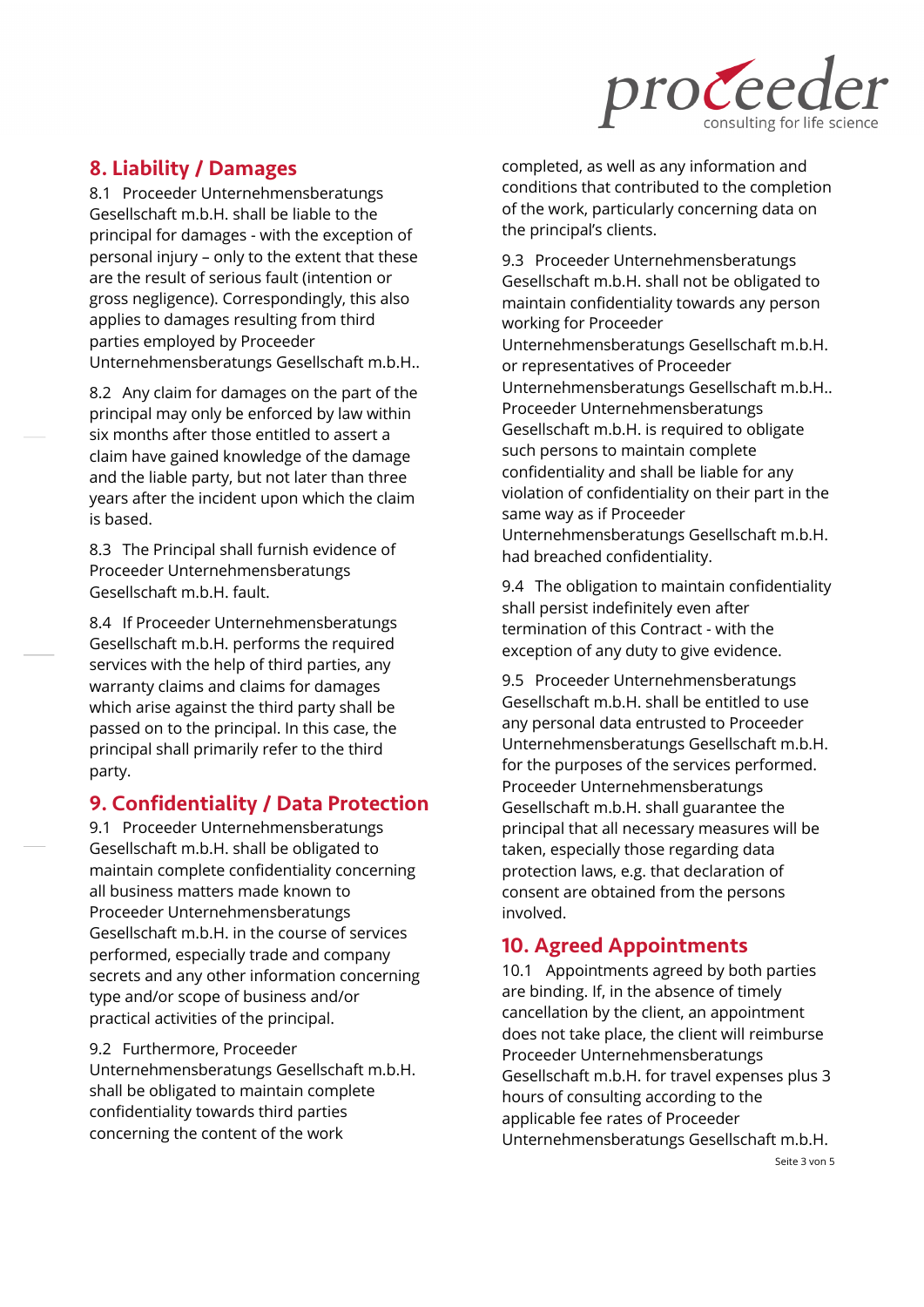

### 11. Remuneration

11.1 After completion of the services agreed upon, Proceeder Unternehmensberatungs Gesellschaft m.b.H. shall receive remuneration agreed upon in advance between Proceeder Unternehmensberatungs Gesellschaft m.b.H. and the principal. Proceeder Unternehmensberatungs Gesellschaft m.b.H. shall be entitled to render intermediate accounts and to demand payment on account as required by the progress of the work. Remuneration shall be due and payable immediately after rendering accounts by Proceeder

Unternehmensberatungs Gesellschaft m.b.H..

11.2 Proceeder Unternehmensberatungs Gesellschaft m.b.H. shall render accounts which entitle to deduct input tax and contain all elements required by law.

11.3 Any cash expenditures, expenses, travel expenses, etc. shall be reimbursed to Proceeder Unternehmensberatungs Gesellschaft m.b.H. by the principal separately, upon submission of the appropriate receipts.

11.4 In the event that the work agreed upon is not completed due to reasons on the part of the principal or due to a premature termination of contract by Proceeder Unternehmensberatungs Gesellschaft m.b.H. for cause, Proceeder

Unternehmensberatungs Gesellschaft m.b.H. shall be entitled to claim payment in full of the remuneration agreed upon in advance, less expenses not incurred. In the event that an hourly fee had been agreed upon, the principal shall pay for the number of hours expected to be required for the entire contracted assignment, less expenses not incurred. Expenses not incurred shall be calculated as a lump sum consisting of 30% of the fee required for those services that Proceeder Unternehmensberatungs Gesellschaft m.b.H. did not perform by the date of termination of the agreement.

11.5 In the event that intermediate invoices are not paid, Proceeder

Unternehmensberatungs Gesellschaft m.b.H. shall be released from Proceeder Unternehmensberatungs Gesellschaft m.b.H. commitment to provide further services. This shall not apply to any further claims resulting from default of payment.

11.6 A payment period within 10 days from receipt of invoice shall be applied without any deductions and free of charges. In case of payment default, the statutory default interest according to § 456 UGB; whereby claims for compensation for proven higher interest rates shall not be prejudiced. This also applies in the case of unintentional default. If a payment reminder is necessary under the stipulated payment terms, the principal agrees to pay an amount of EUR 40.00 per reminder.

## 12. Electronic Invoicing

12.1 Proceeder Unternehmensberatungs Gesellschaft m.b.H. shall be entitled to transmit invoices electronically. The principal agrees explicitly to accept invoices transmitted electronically by Proceeder Unternehmensberatungs Gesellschaft m.b.H..

## 13. Duration of the Agreement

13.1 This Contract terminates with the completion of the project.

13.2 Apart from this, this Contract may be terminated for good cause by either party at any time without notice. Grounds for premature termination include the following:

- one party breaches major provisions of the Contract

- one party is in delay with the payments after the beginning of insolvency proceedings

- legitimate concerns exist regarding the principal's credit standing, even though insolvency proceedings have not been opened, the principal fails to make an advance payment or to furnish suitable security at Proceeder